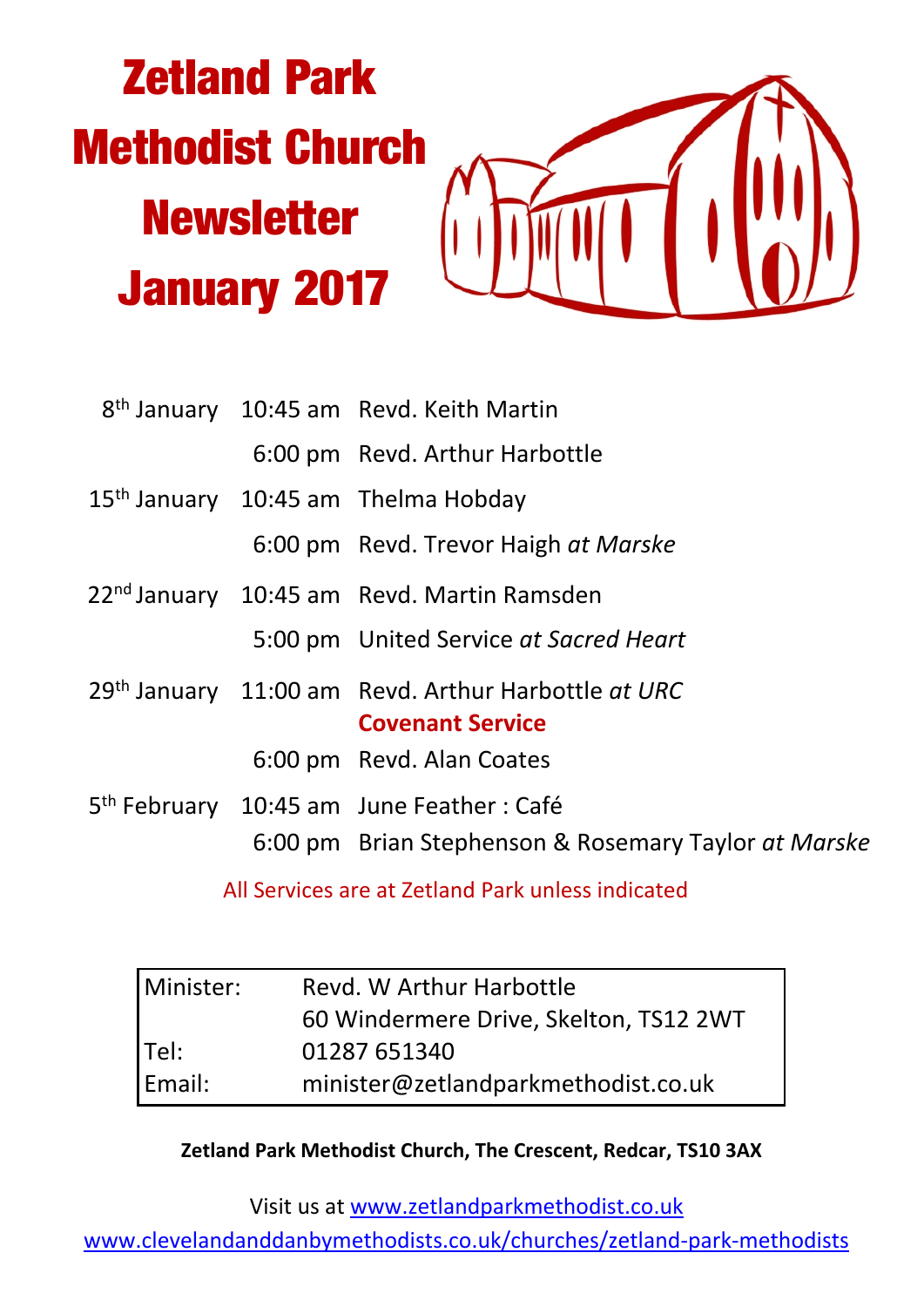#### **The Links Singers**

Many thanks to all who supported us and helped in any way. We raised £248. Of this £100 was donated to the RNLI and the balance given to Church Funds.

*The fundraising team.*

#### **Circuit Prayer Meeting**

Saturday 4th February 8:30 am - 9:30 am at Marske

## **Circuit Fundraising feast for Haiti**

Saturday 14th Jan 1-30pm

at Guisborough

tickets need booking; See a Steward

# **Covenant Service 2016**

This important event in the life of the Church will be held on

## **Sunday 29th January at 11:00 am.**

The service will be at the United Reform Church, Station Road

## **Prayer Together**

(Sectional Prayer meeting)

Thursday 26th Jan at 7 pm at Marske

An hour of prayer for the Redcar & Marske Section.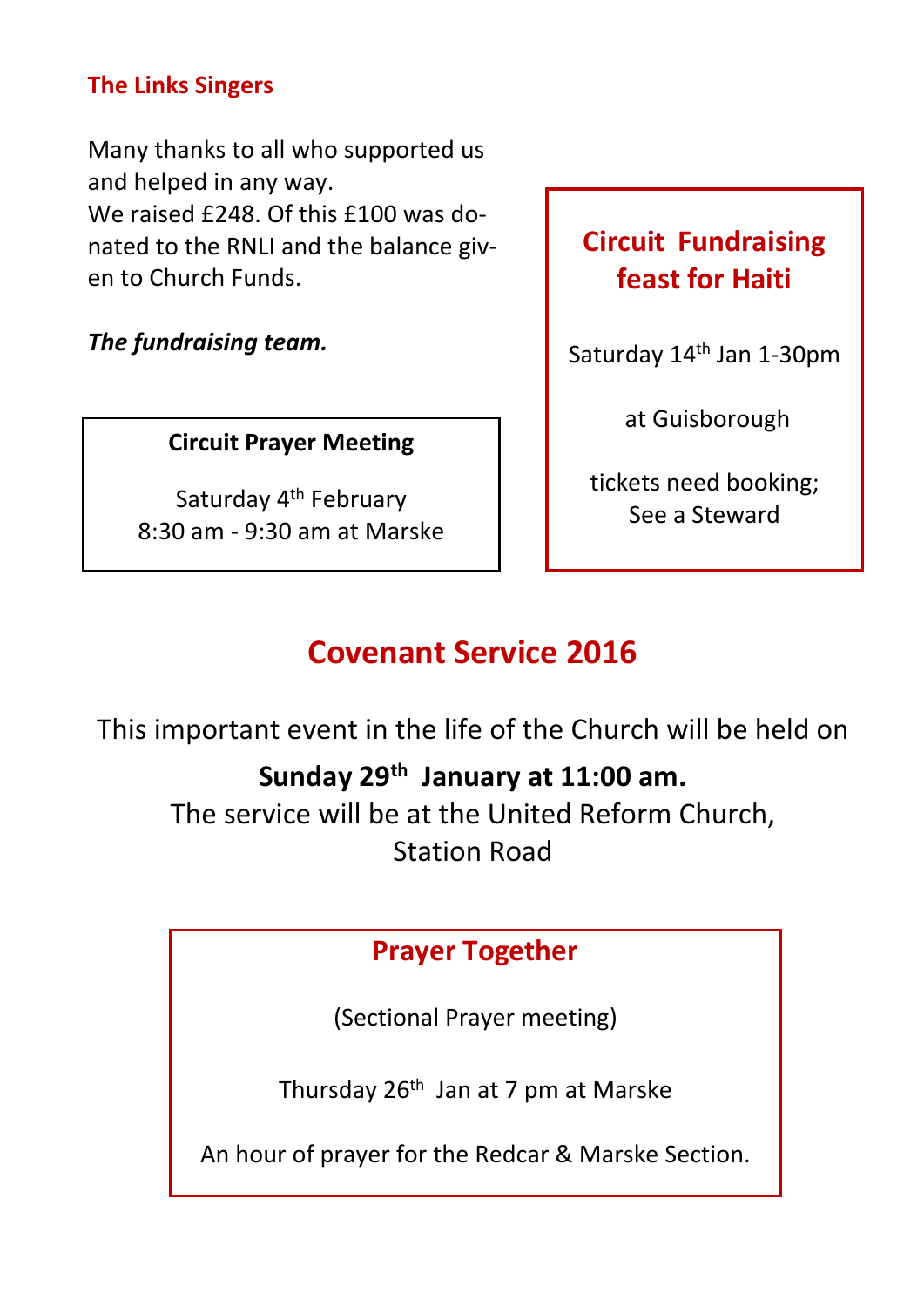The following services have been arrange for the

### **Week Of Prayer For Christian Unity**

| Wednesday 18th<br>12 noon             | Coatham Parish<br>Church      |
|---------------------------------------|-------------------------------|
| Thursday 19th<br>7 pm                 | St Cuthbert's                 |
| Friday 20 <sup>th</sup><br>12 noon    | Park Avenue<br><b>Baptist</b> |
| Sunday 22 <sup>nd</sup><br>5 pm       | <b>Sacred Heart</b>           |
| Monday 23rd<br>12 noon                | St. Peter's                   |
| Tuesday 24th<br>12 noon               | Newcomen<br>Methodist         |
| Wednesday 25 <sup>th</sup><br>12 noon | New Life Church               |

#### **FRIDAY @ TEN**

The next meetings will be at 10am on Friday:

27th January

Come and join us and enjoy a cuppa!

See Lynn King for further

If anyone is able to join the **Welcomers' Rota** please pass your names to one of the stewards, Ann, Sandie, Jeanne or Thelma.

Your help is greatly appreciated.

**Fellowship** meets on Wednesday in the hall at 7:30 pm.

The **Community Lunch Club** eats on Tuesday in the hall at 12:30 pm. New volunteers for the kitchen or driving are always welcome.